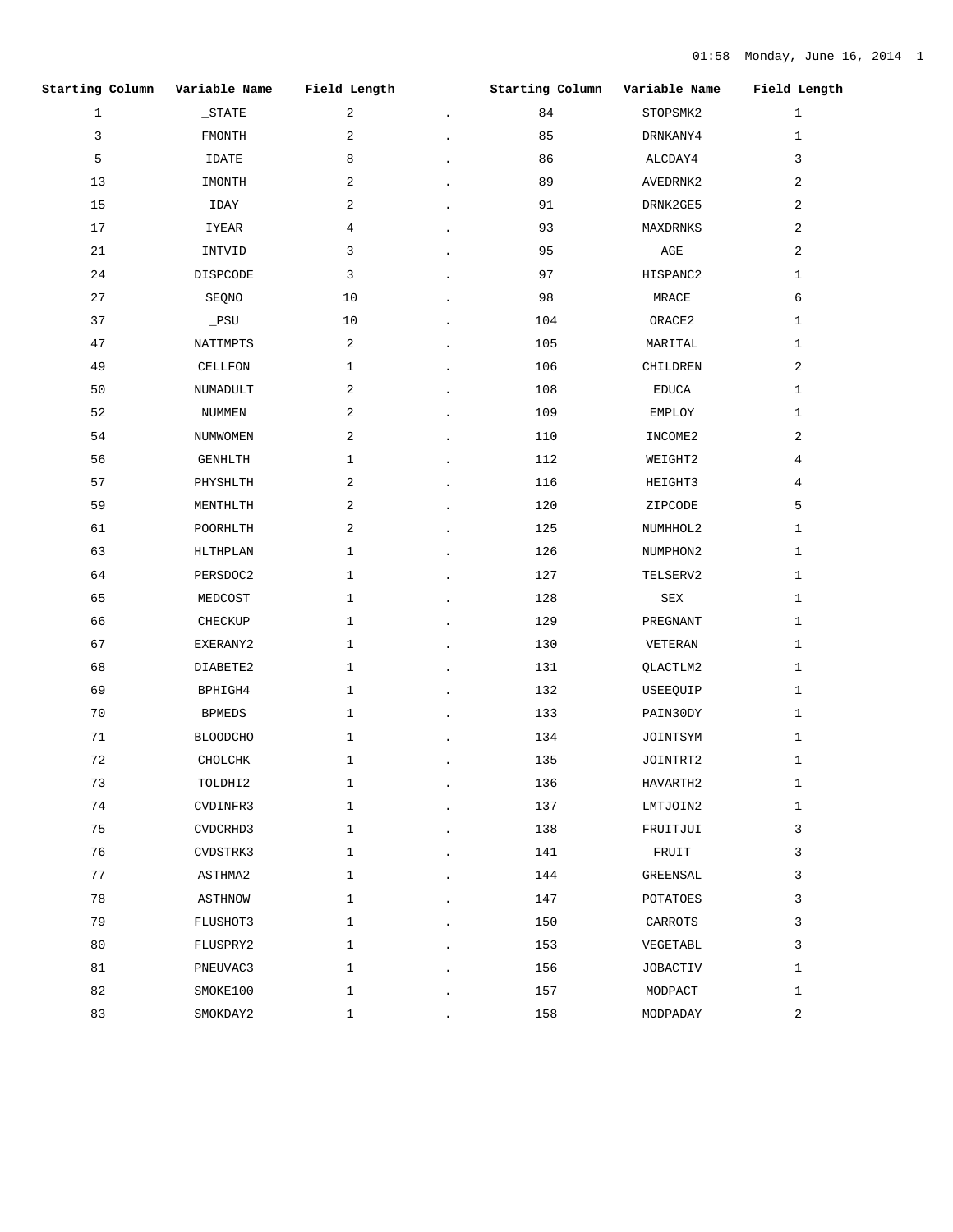|     | Starting Column Variable Name Field Length |              | Starting Column Variable Name Field Length |                 |                |
|-----|--------------------------------------------|--------------|--------------------------------------------|-----------------|----------------|
| 160 | MODPATIM                                   | $\mathbf{3}$ | 225                                        | QLREST2         | 2              |
| 163 | VIGPACT                                    | $\mathbf{1}$ | 227                                        | QLHLTH2         | $\overline{2}$ |
| 164 | VIGPADAY                                   | 2            | 229                                        | HAREHAB         | $\mathbf{1}$   |
| 166 | VIGPATIM                                   | 3            | 230                                        | STREHAB         | 1              |
| 169 | HIVTST5                                    | 1            | 231                                        | CVDASPRN        | 1              |
| 170 | HIVTSTD2                                   | 6            | 232                                        | ASPUNSAF        | 1              |
| 176 | WHRTST7                                    | 2            | 233                                        | BPEATHBT        | $\mathbf{1}$   |
| 178 | HIVRISK2                                   | 1            | 234                                        | BPSALT          | 1              |
| 179 | EMTSUPRT                                   | 1            | 235                                        | BPALCHOL        | $\mathbf{1}$   |
| 180 | LSATISFY                                   | $\mathbf{1}$ | 236                                        | BPEXER          | 1              |
| 181 | DIABAGE2                                   | 2            | 237                                        | BPEATADV        | $\mathbf{1}$   |
| 183 | INSULIN                                    | 1            | 238                                        | BPSLTADV        | $\mathbf{1}$   |
| 184 | DIABPILL                                   | 1            | 239                                        | BPALCADV        | 1              |
| 185 | BLDSUGAR                                   | 3            | 240                                        | BPEXRADV        | $\mathbf{1}$   |
| 188 | FEETCHK2                                   | 3            | 241                                        | BPMEDADV        | $\mathbf{1}$   |
| 191 | FEETSORE                                   | $\mathbf{1}$ | 242                                        | BPHI2MR         | $\mathbf{1}$   |
| 192 | DOCTDIAB                                   | 2            | 243                                        | HASYMP1         | 1              |
| 194 | CHKHEMO3                                   | 2            | 244                                        | HASYMP2         | $\mathbf{1}$   |
| 196 | FEETCHK                                    | 2            | 245                                        | HASYMP3         | $\mathbf{1}$   |
| 198 | EYEEXAM                                    | $\mathbf{1}$ | 246                                        | HASYMP4         | 1              |
| 199 | DIABEYE                                    | 1            | 247                                        | HASYMP5         | 1              |
| 200 | DIABEDU                                    | 1            | 248                                        | HASYMP6         | $\mathbf{1}$   |
| 201 | LASTDEN3                                   | $\mathbf{1}$ | 249                                        | STRSYMP1        | $\mathbf{1}$   |
| 202 | RMVTEETH                                   | $\mathbf{1}$ | 250                                        | STRSYMP2        | $\mathbf{1}$   |
| 203 | DENCLEAN                                   | $\mathbf{1}$ | 251                                        | STRSYMP3        | $\mathbf{1}$   |
| 204 | VIDIFCLT                                   | $\mathbf{1}$ | 252                                        | STRSYMP4        | $\mathbf{1}$   |
| 205 | VITELDIF                                   | $\mathbf{1}$ | 253                                        | STRSYMP5        | $\mathbf{1}$   |
| 206 | VIREADIF                                   | 1            | 254                                        | STRSYMP6        | 1              |
| 207 | VIPRFVST                                   | $\mathbf{1}$ | 255                                        | FIRSTAID        | $\mathbf{1}$   |
| 208 | VINOCARE                                   | 2            | 256                                        | <b>FLUSTLOC</b> | 2              |
| 210 | VIEYEEXM                                   | $\mathbf{1}$ | 258                                        | ASTHMAGE        | $\overline{a}$ |
| 211 | VIINSUR                                    | $\mathbf{1}$ | 260                                        | ASATTACK        | $\mathbf{1}$   |
| 212 | VICATRCT                                   | $\mathbf{1}$ | 261                                        | ASERVIST        | 2              |
| 213 | VIGLUCMA                                   | $\mathbf{1}$ | 263                                        | ASDRVIST        | 2              |
| 214 | VIMACDEG                                   | $\mathbf{1}$ | 265                                        | ASRCHKUP        | 2              |
| 215 | VIATWORK                                   | $\mathbf{1}$ | 267                                        | ASACTLIM        | 3              |
| 216 | VIMISWRK                                   | 3            | 270                                        | ASYMPTOM        | $\mathbf{1}$   |
| 219 | PAINACT2                                   | 2            | 271                                        | ASNOSLEP        | $\mathbf{1}$   |
| 221 | QLMENTL2                                   | 2            | 272                                        | ASTHMED2        | 1              |
| 223 | QLSTRES2                                   | 2            | 273                                        | ASINHALR        | $\mathbf{1}$   |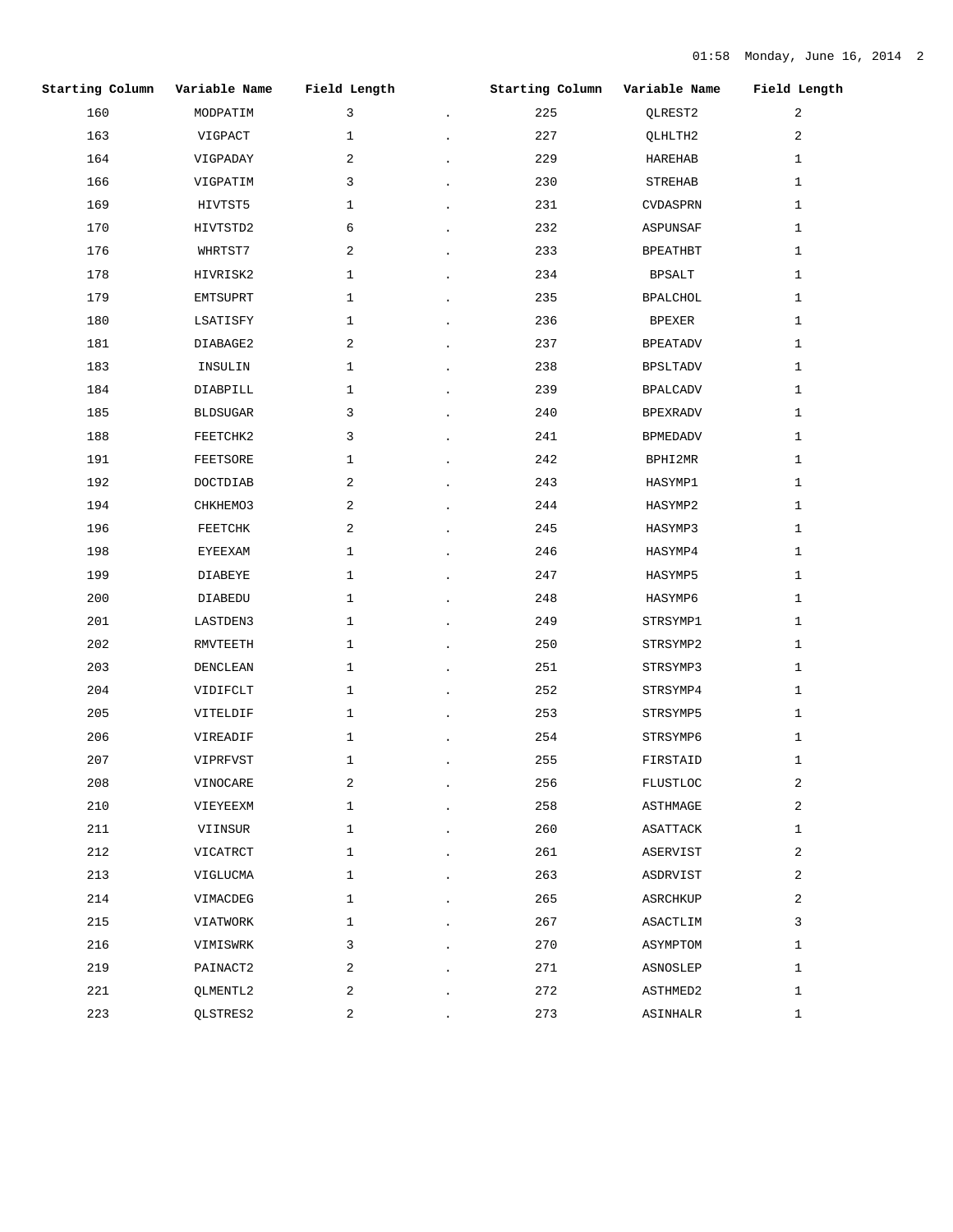| Starting Column | Variable Name   | Field Length | Starting Column | Variable Name | Field Length   |
|-----------------|-----------------|--------------|-----------------|---------------|----------------|
| 274             | RCSBIRTH        | 6            | 326             | IAQMOLD       | $\mathbf{1}$   |
| 280             | RCSGENDR        | $\mathbf{1}$ | 327             | HEWTRSRC      | $\mathbf{1}$   |
| 281             | RCHISLAT        | $\mathbf{1}$ | 328             | HEWTRDRK      | $\mathbf{1}$   |
| 282             | RCSRACE         | 6            | 329             | HECHMHOM      | 3              |
| 288             | RCSBRACE        | 1            | 332             | HECHMYRD      | 3              |
| 289             | RCSRELTN        | $\mathbf{1}$ | 335             | SCLSTSMK      | $\overline{a}$ |
| 290             | CASTHDX2        | $\mathbf{1}$ | 337             | SCGETCAR      | 2              |
| 291             | CASTHNO2        | $\mathbf{1}$ | 339             | SCQITSMK      | $\overline{a}$ |
| 292             | CIFLUSHT        | $\mathbf{1}$ | 341             | SCDSCMED      | $\overline{a}$ |
| 293             | CIFLUMST        | $\mathbf{1}$ | 343             | SCDSCMTH      | $\overline{a}$ |
| 294             | HADMAM          | $\mathbf{1}$ | 345             | HOUSESMK      | $\mathbf{1}$   |
| 295             | HOWLONG         | $\mathbf{1}$ | 346             | INDOORS       | $\mathbf{1}$   |
| 296             | PROFEXAM        | $\mathbf{1}$ | 347             | SMKPUBLC      | $\mathbf{1}$   |
| 297             | LENGEXAM        | $\mathbf{1}$ | 348             | SMKWORK       | $\mathbf{1}$   |
| 298             | HADPAP2         | $\mathbf{1}$ | 349             | VETSTAT2      | $\mathbf{1}$   |
| 299             | LASTPAP2        | $\mathbf{1}$ | 350             | VACARE        | $\mathbf{1}$   |
| 300             | HADHYST2        | $\mathbf{1}$ | 351             | RRCLASS2      | $\mathbf{1}$   |
| 301             | PSATEST         | $\mathbf{1}$ | 352             | RRCOGNT2      | $\mathbf{1}$   |
| 302             | PSATIME         | $\mathbf{1}$ | 353             | RRATWORK      | $\mathbf{1}$   |
| 303             | DIGRECEX        | $\mathbf{1}$ | 354             | RRHCARE2      | $\mathbf{1}$   |
| 304             | DRETIME         | $\mathbf{1}$ | 355             | RRPHYSM1      | $\mathbf{1}$   |
| 305             | PROSTATE        | $\mathbf{1}$ | 356             | RREMTSM1      | $\mathbf{1}$   |
| 306             | <b>BLDSTOOL</b> | $\mathbf{1}$ | 357             | SVNOTCH       | $\mathbf{1}$   |
| 307             | LSTBLDS2        | $\mathbf{1}$ | 358             | SVSEXTCH      | $\mathbf{1}$   |
| 308             | HADSIGM3        | $\mathbf{1}$ | 359             | SVNOSEX       | $\mathbf{1}$   |
| 309             | LASTSIG2        | $\mathbf{1}$ | 360             | SVHADSEX      | $\mathbf{1}$   |
| 310             | OSTPROS         | $\mathbf{1}$ | 361             | SVRELATN      | $\overline{a}$ |
| 311             | ARTTODAY        | $\mathbf{1}$ | 363             | SVGENDER      | 1              |
| 312             | ARTHWGT         | $\mathbf{1}$ | 364             | SVEANOSX      | $\mathbf{1}$   |
| 313             | ARTHEXER        | $\mathbf{1}$ | 365             | SVEHDSEX      | $\mathbf{1}$   |
| 314             | ARTHEDU         | $\mathbf{1}$ | 366             | IPVTHRAT      | $\mathbf{1}$   |
| 315             | LOSEWT          | $\mathbf{1}$ | 367             | IPVPHHRT      | $\mathbf{1}$   |
| 316             | MAINTAIN        | $\mathbf{1}$ | 368             | IPVPHYVL      | $\mathbf{1}$   |
| 317             | FEWCAL          | $\mathbf{1}$ | 369             | IPVUWSEX      | $\mathbf{1}$   |
| 318             | PHYACT          | $\mathbf{1}$ | 370             | IPVPVL12      | $\mathbf{1}$   |
| 319             | DRADVICE        | $\mathbf{1}$ | 371             | IPVSXINJ      | $\mathbf{1}$   |
| 320             | IAQHTSRC        | $\mathbf{1}$ | 372             | IPVRELTN      | $\overline{2}$ |
| 321             | IAQGASAP        | $\mathbf{1}$ | 374             | SIPVSKP       | $\mathbf{1}$   |
| 322             | IAQHTDYS        | 3            | 375             | QSTVER        | $\mathbf{1}$   |
| 325             | IAQCODTR        | $\mathbf{1}$ | 376             | QSTLANG       | $\overline{2}$ |